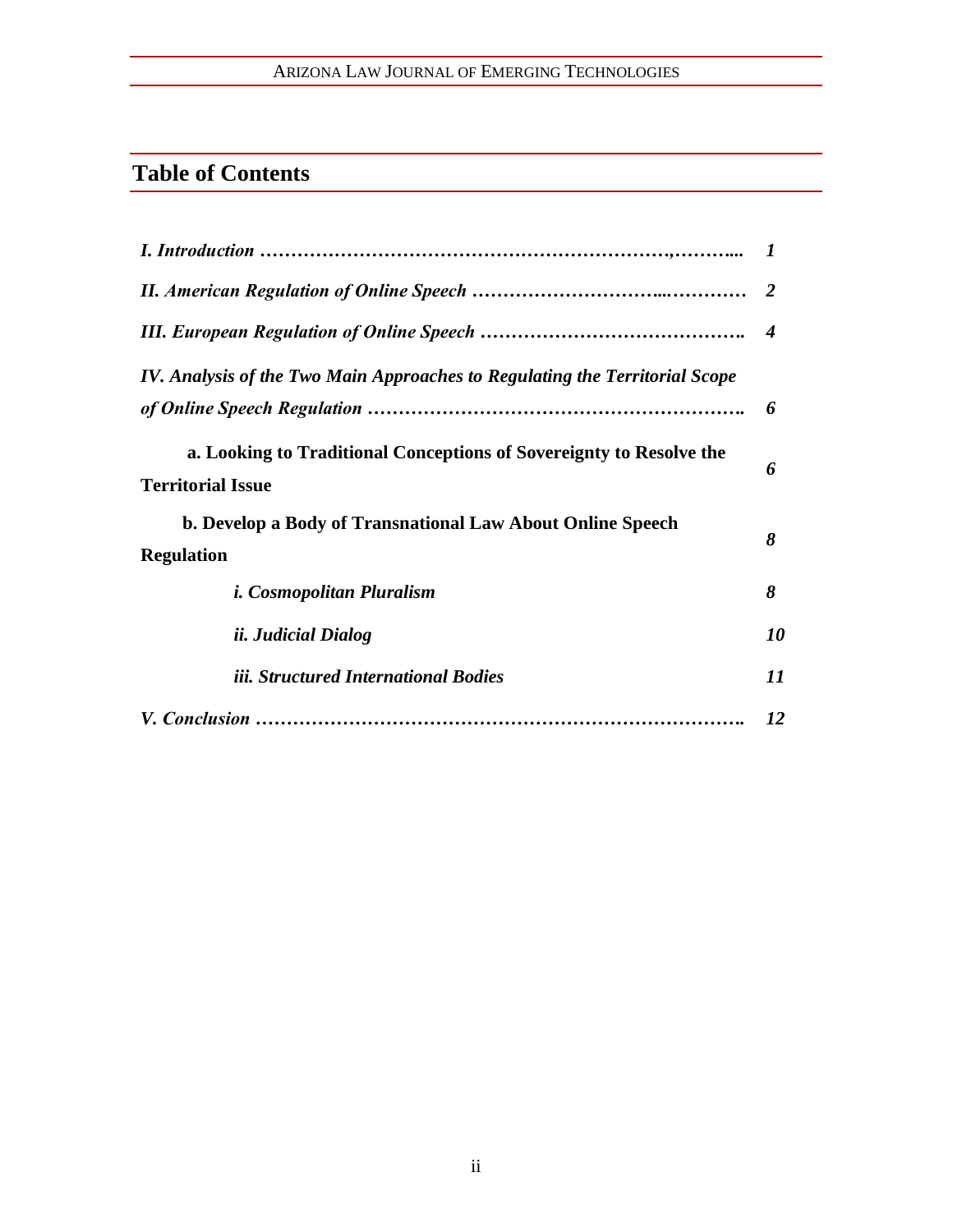# **TRANSNATIONAL FRAMEWORKS FOR RECONCILING THE TERRITORIAL REACH OF ONLINE SPEECH REGULATION**

Rebecca Iafrati

#### **I. Introduction**

Online speech penetrates every aspect of life in the digital age. As the reach of online speech grows, so too have governmental efforts to regulate it. Given the global nature of online speech and the internet itself, one of the hottest legal questions today is the territorial reach of content and privacy regulation. In other words, who should decide whether the sovereign state's legislative and adjudicatory authority is enforceable beyond its territorial borders and via what process such a decision should be made?

Nations with robust free speech protections, such as the United States, argue that geographically segmented delinking or delisting of offending material is sufficient to alleviate the harm caused by the speech at issue.<sup>1</sup> Moreover, American discourse often frames global takedown mandates as an existential threat to the First Amendment and even the beginning of a dystopian future in which the most repressive regimes dictate the terms of global information access.<sup>2</sup> In other jurisdictions, such as the European Union, freedom of speech is less sacred.<sup>3</sup> Thus, EU courts and legislators are more willing to recognize that countervailing interests sometimes outweigh free speech rights, meaning global takedown orders may be appropriate in some instances.<sup>4</sup> Europeans contend that geographically segmented approaches are not wholly effective and thus removing global takedowns orders from their judicial arsenal could

<sup>&</sup>lt;sup>1</sup> "Geographically segmented" means that the takedown or delinking of the offending content is limited, in principle, to within the territory of the jurisdiction compelling the content removal. This can be done via a technical tool known as a "geofence" which restricts access to the content if the user is accessing the material from within the restricted territory or by removing the content from URLs specific to the territory (for example, .fr in France). A "takedown" order requires the content to be removed from the internet.

<sup>&</sup>quot;Delinking" requires a search engine to remove the link to the material from their platform, but the content itself still exists on the internet and can be located by typing in the direct URL to the website that hosts the content.

<sup>2</sup> *See* Penney Jonathon, *Chilling Effects and Transatlantic Privacy*, 25 EUROPEAN LAW JOURNAL, 122-139 (2019).

<sup>3</sup> Franz Werro, *The Right to Inform v. The Right to be Forgotten: A Transatlantic Clash*, *in* LIABILITY IN THE THIRD MILLENNIUM 285, 289 (Aurelia Colombi Ciacchi et al., eds. 2009).

<sup>4</sup> S*ee, e.g.*, Rosen, *supra* note 11, at 5; Thomas Nagal, *Concealment and* 

*Exposure, in* CONCEALMENT AND EXPOSURE: AND OTHER ESSAYS 3, 3 (2002); Alan F. Westin, Privacy & Freedom (1967); Charles Fried, *Privacy*, 77 Yale L. J. 475, 477 (1968).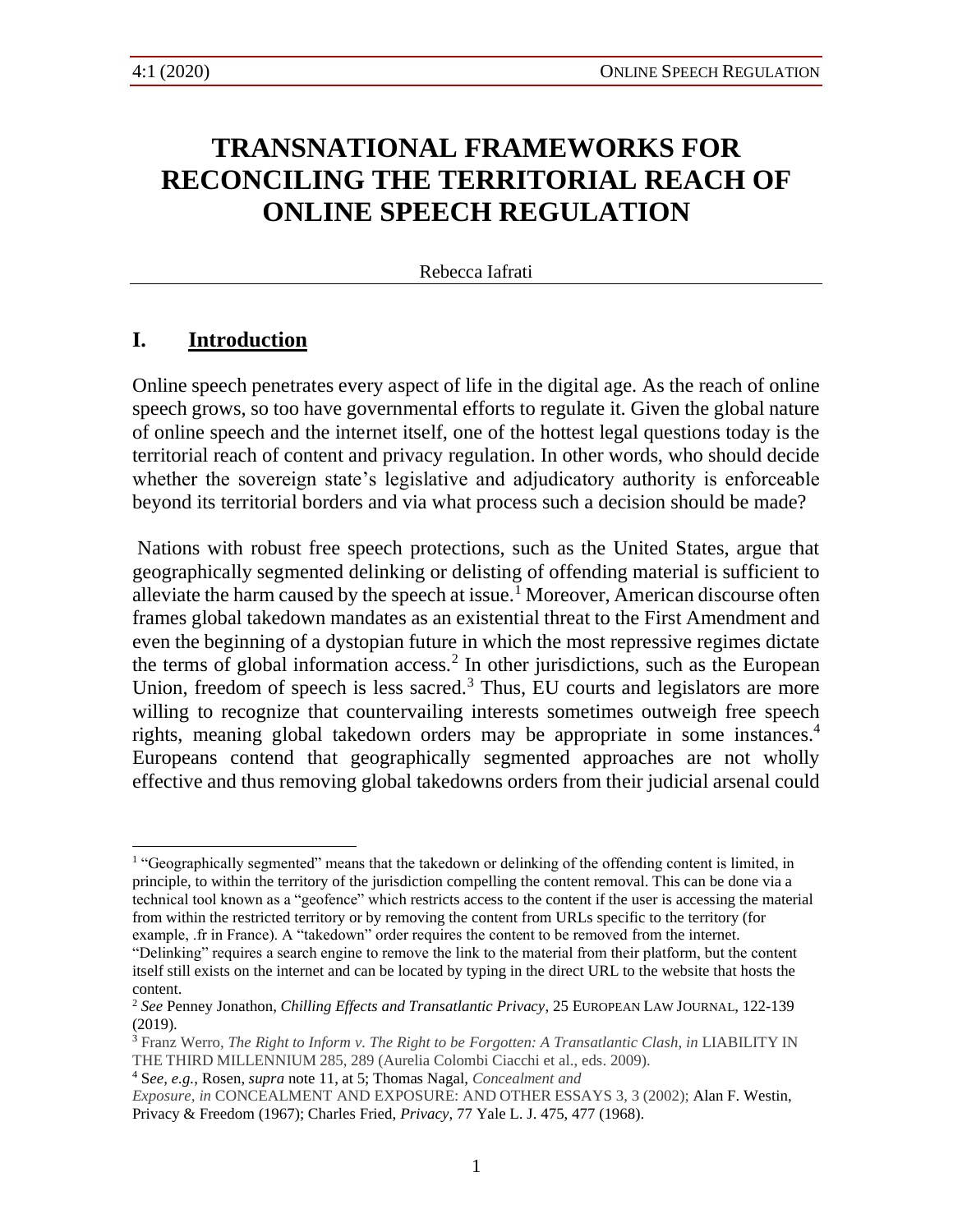frustrate fundamental rights—such as the right to privacy.<sup>5</sup> Has the globalization of online speech created an intractable cross-Atlantic conflict? Or, is there a way forward that respects the values of both societies?

This paper begins by examining the existing American and European approaches to online speech regulation and, more importantly, the territorial reach of such regulations. Next, I propose that there are fundamentally two ways forward. The first is to regulate online speech through the traditional power structures of sovereignty. In section D.1, I explore this option and conclude that any approach that relies on national or regional sovereignty will cause destabilizing international tension, because the speech regime will be wholly crafted by one jurisdiction and will thus lack legitimacy in the eyes of the excluded party. In section D.2, I explore the second option, an internationally cohesive online speech regime. Here, I examine three means of facilitating international discourse and ultimately propose an approach that draws on two of these options to varying extents. While this is functionally the more challenging approach, it is the only option that offers hope of a globally tolerable framework for online speech regulation.

#### **II. American Regulation of Online Speech**

Before examining American speech regulations, it is important to understand the ideological fundament of the American *value* of freedom of expression. There are three leading theories that explain the need for a free-speech right. First, freedom of expression elucidates the "truth" by allowing as many ideas as possible to "compete" in the "marketplace of ideas."<sup>6</sup> Second, freedom of expression facilitates democratic self-governance, because citizens are more informed and therefore can push society to evolve.<sup>7</sup> Third, freedom of expression enables self-actualization because allowing people to speak their truths enables them to become more whole as people.<sup>8</sup> These enlightenment era philosophies about individuality and self-governance deeply influenced the establishment and early development of the United States. Thus, freedom of expression goes to the core of the American national identity. It is necessary to appreciate the significance and Americanness of this value in order to fully understand the legal regime that safeguards freedom of expression.

The baseline test for the permissibility of governmental limitations on speech, including online speech, is the First Amendment.<sup>9</sup> Generally speaking, the court

<sup>5</sup> Peguera, Miquel, *The Right to Be Forgotten in the European Union, in* THE OXFORD HANDBOOK OF ONLINE INTERMEDIARY LIABILITY (Giancarlo Frosio ed., 2019).

<sup>6</sup> Mill, J.S., *On Liberty,* (Hackett Publishing 1978) (1859); T. Nettleton, *The Philosophy of Justice Holmes on Freedom of Speech*, 3 THE SOUTHWESTERN POL.SCI. Q., 287, 287-305 (1924).

<sup>7</sup> Alexander Meiklejohn, *What Does the First Amendment Mean*, 20 UNIVERSITY OF CHICAGO LAW REVIEW 461(1953).

<sup>8</sup> Mill, *supra* note 6.

<sup>9</sup> U.S. Const. amend. I.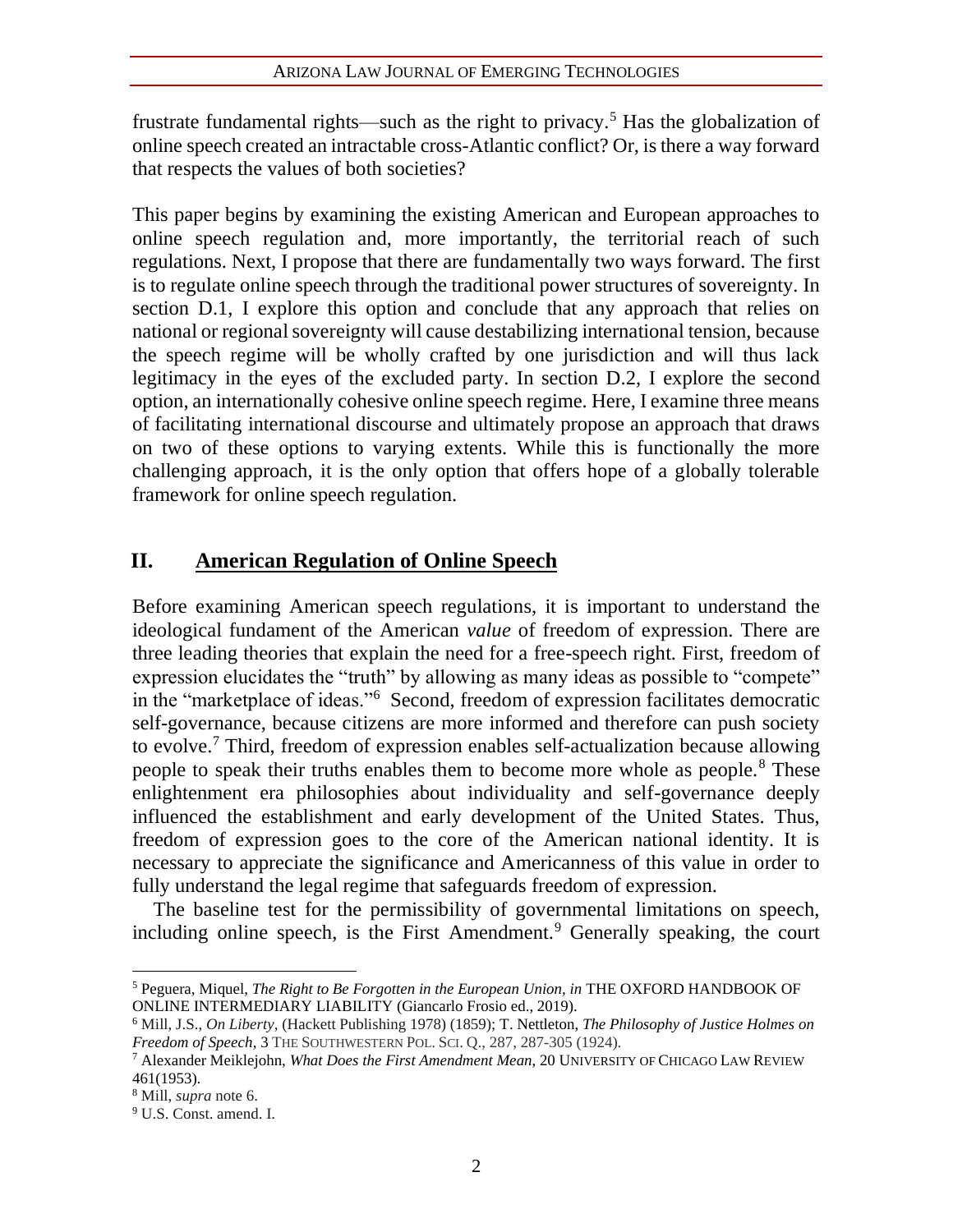applies strict scrutiny to content-based speech restrictions for all protected speech, meaning the government's limitation on expression is only valid if there is a compelling governmental interest in restricting the speech and the restriction is narrowly tailored to this interest.<sup>10</sup> While in theory, this test leaves room for balancing freedom of speech against countervailing interests, in reality, the application of strict scrutiny to a speech regulation is typically the death knell for the challenged regulation.<sup>11</sup> Thus, in many instances, it is nearly impossible for the government to limit even the most reprehensible speech.

The free speech *value* is so robust that, even when the First Amendment is not directly implicated, courts will sometimes find that the policy considerations justify decisions that protect expression. For example, an American court granted Google an injunction that prohibited US enforcement of a Canadian court order to globally remove content that violated intellectual property laws.<sup>12</sup> The court held that, under American law, Google would not have been forced to remove the content, so compelling Google to do so in the US unjustly deprived Google of the benefits of US federal law.<sup>13</sup> As the Canadian court later pointed out, this reasoning is weak because "absent the injunction, Google would be free to choose whether to list those websites [or not]."<sup>14</sup> Thus, forcing Google to take the sites down did not require Google to break any law.<sup>15</sup> Given the weakness of the US court's reasoning, it is clear that something else is driving the court's decision. The dicta in *Google* suggests that this something else is policy concerns about chilling freedom of expression. The court warned, "Free speech on the internet would be severely restricted if websites were to face tort liability for hosting user-generated content."<sup>16</sup>

This case is an informative example of the American approach to online speech regulation for two reasons. First, it demonstrates that US courts are extremely resistant to compelling content removal within their own borders under US law. It was never suggested that Google was the speaker here, meaning that forcing it to remove content is, by definition, not a restriction on its speech. Furthermore, stolen intellectual property is not protected speech under the First Amendment.<sup>17</sup> However, the free speech *value* was nonetheless protected by the court's decision. Second, *Google* reveals the US judiciary's resistance to enforcing the takedown orders of foreign courts. Thus, even though American companies may honor global takedown requests

<sup>10</sup> *See Texas v*. *Johnson*, 491 U.S. 397, 406 (1989).

<sup>&</sup>lt;sup>11</sup> Laurence H. Tribe, *American Constitutional Law*, West Publishing 45 (3<sup>rd</sup> ed. 1999).

<sup>12</sup> *Google LLC v. Equustek Sol. Inc*., No. 5:17-CV-04207-EJD, 2017 WL 5000834, at \*3 (N.D. Cal. Nov. 2, 2017).

<sup>13</sup> *Id.* at \*3.

<sup>14</sup> *Equustek Sol. Inc. v. Jack*, 2018 BCSC 610, para. 20 (Can.).

 $^{15}$  *Id.* 

<sup>16</sup> *Id.* at para 15.

<sup>17</sup> U.S. Const. amend. I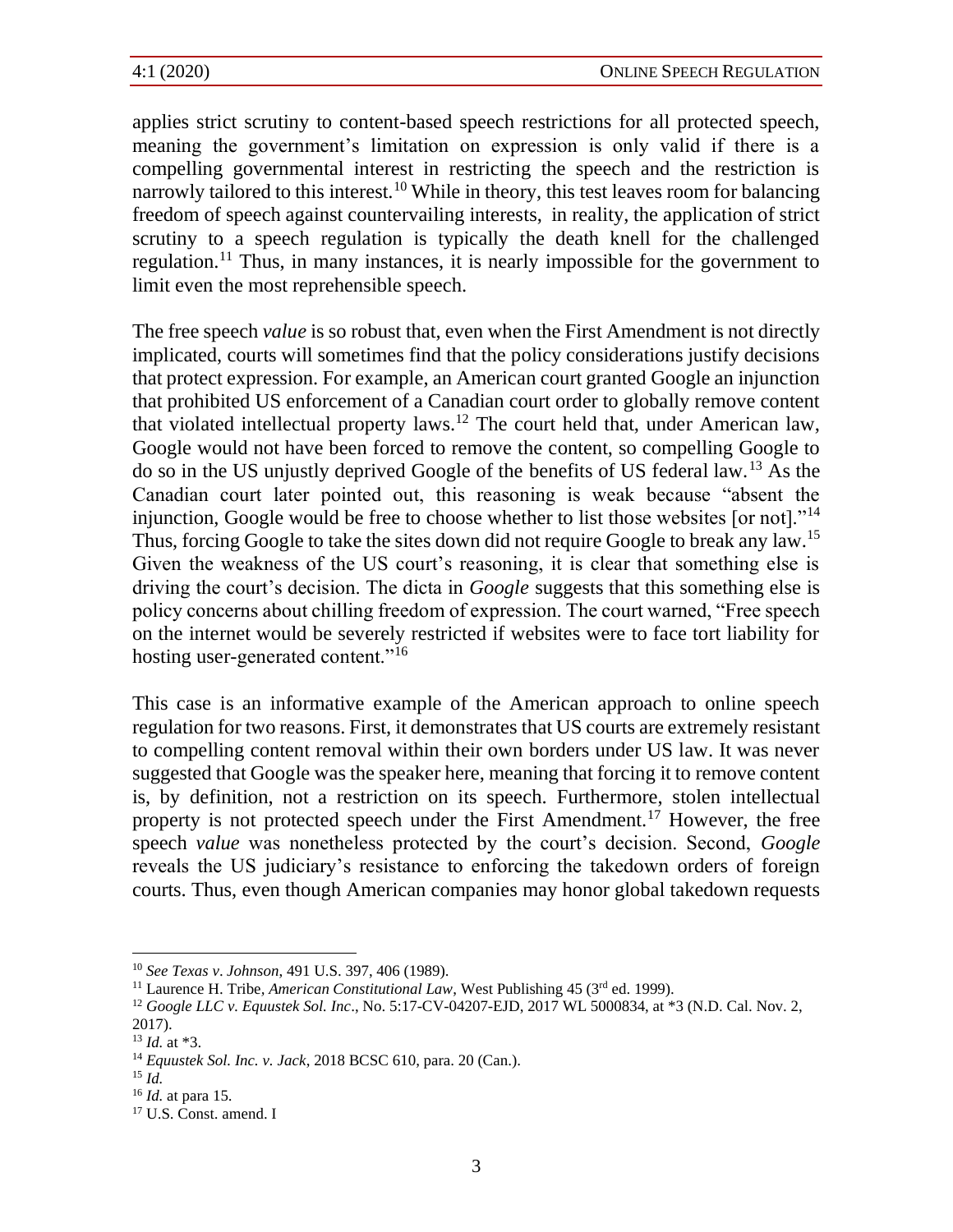in order to continue to do business in the ordering jurisdiction, it is unclear that they would be forced to do so by American courts.

### **III. European Regulation of Online Speech**

Europe has long been more proactive than the United States in regulating internet speech.<sup>18</sup> As such policies continue to multiply, European courts are being asked to clarify the geographic scope of their applicability. Two recent cases from the European Court of Justice (ECJ) define the geographic scope of judicial takedown orders issued pursuant to the Right To Be Forgotten And National Defamation Laws.

We will begin by examining the original internet jurisdiction case, which, though groundbreaking in 2001, has been rendered largely obsolete by rapid technological development.<sup>19</sup> The *Yahoo* case was deemed a victory for the European view of international order, holding in favor of geographically segmented approaches.<sup>20</sup>

Thus, at the time, Europeans were apparently supportive of limiting delisting to within their territorial borders. However, in 2020, Europeans largely regard this approach as too limited to protect their fundamental privacy rights and instead argue in favor of the extraterritorial application of delisting orders.<sup>21</sup> This transformation shows that we have reached a new level in globalization in which rights held within a territory cannot be vindicated without compelling behavior extraterritorially.

The Right To Be Forgotten is a right arising under EU law that enables Europeans to compel search engines to delist their personal information if it is old, no longer relevant or not in the public interest.<sup>22</sup> In 2015, the top data protection regulator in France argued that Google's geographically targeted application of the rule was inadequate because people outside Europe could still find the offending information, and people within Europe could still access it using VPNs and other workarounds.<sup>23</sup> The ECJ ultimately ruled that the geographic reach of the "right to be forgotten" was

<sup>18</sup> Kenneth A. Bamberger & Deirdre K. Mulligan, *Privacy on the Ground: Driving Corporate Behavior in the United States and Europe* (2015).

<sup>19</sup> *See Yahoo!, Inc. v. La Ligue Contre Le Racisme et L'Antisemitisme*, 169 F. Supp. 2d 1181 (N.D. Cal. 2001), rev'd, 379 F.3d 1120 (9th Cir. 2004), on reh'g en banc, 433 F.3d 1199 (9th Cir. 2006), and rev'd and remanded, 433 F.3d 1199 (9th Cir. 2006).

<sup>20</sup> *See Id.*

<sup>21</sup> *See* Pressland Editors, *The Right to Be Forgotten*, Medium (2019[\) https://medium.com/news-to-table/the](https://medium.com/news-to-table/the-right-to-be-forgotten-8ea53b3a8be6)[right-to-be-forgotten-8ea53b3a8be6.](https://medium.com/news-to-table/the-right-to-be-forgotten-8ea53b3a8be6)

<sup>22</sup> *See* Council Regulation 2016/679, art. 17, 2016 O.J. (L 119) 1; *see also Google Spain SL v. Agencia Española de Protección de Dato*s, No. C-131/12 (May 13, 2014).

<sup>23</sup> *See* Le Conseil d'Etat [CE. Sect.] [highest administrative court] July 19, 2017, No. 399922 (Fr.), [https://www.conseil-etat.fr/ressources/decisions-contentieuses/dernieres-decisions-importantes/ce-19-juillet-](https://www.conseil-etat.fr/ressources/decisions-contentieuses/dernieres-decisions-importantes/ce-19-juillet-2017-google-inc)[2017-google-inc.](https://www.conseil-etat.fr/ressources/decisions-contentieuses/dernieres-decisions-importantes/ce-19-juillet-2017-google-inc)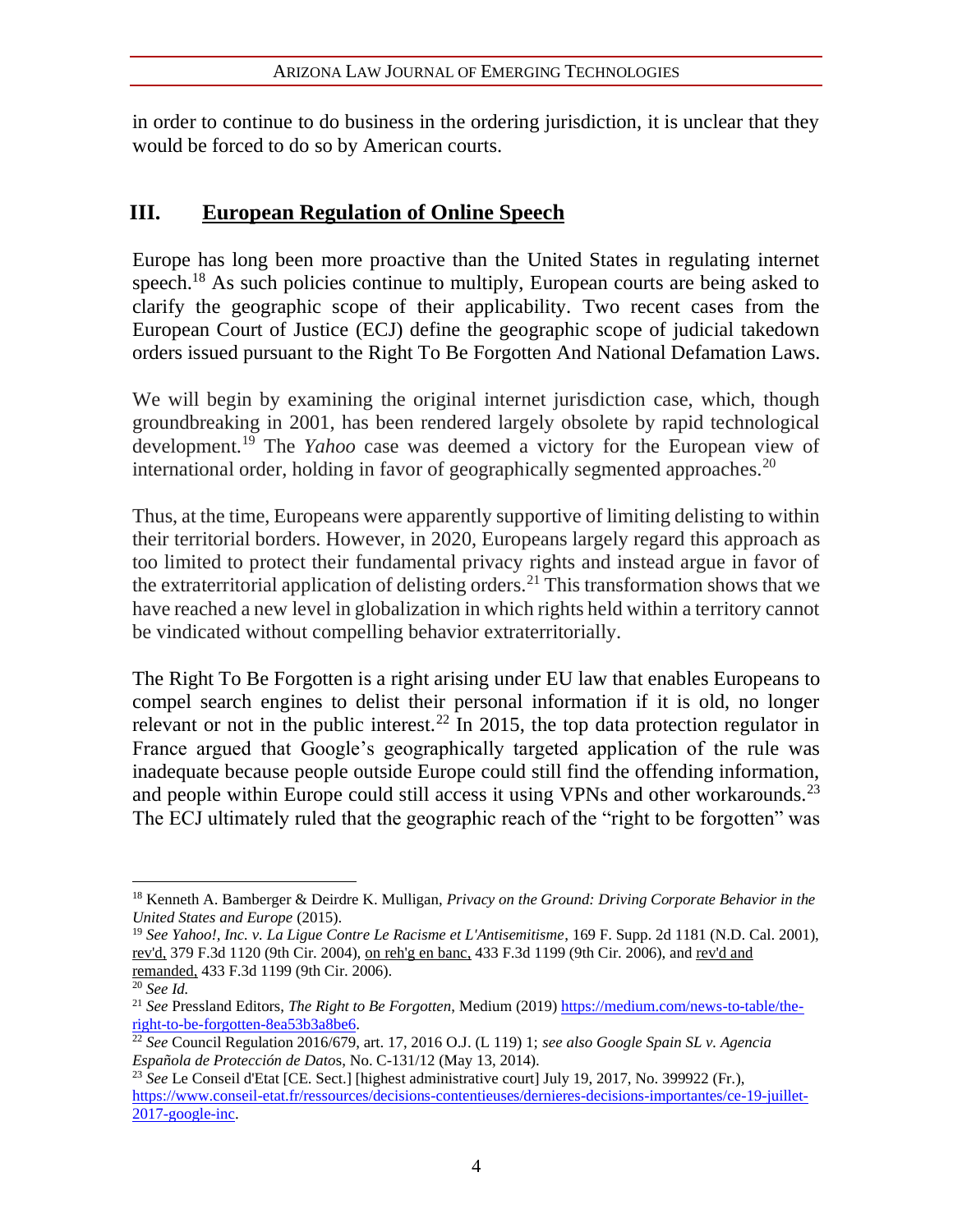limited to within the  $EU^{24}$ . Thus, a successful right to be forgotten request will result in European URLs being delinked from search engines and a geofence that prevents users with IP addresses or HTTP headers indicating they are within the EU from accessing the offending content through a search engine.

The ECJ reasoned that the EU should not impose the right to be forgotten on countries that do not recognize the law. The court wrote,

[I]t should be emphasized that numerous third States do not recognize the right to de-referencing or have a different approach to that right[ $\dots$ ][T]he right to the protection of personal data is not an absolute right, but must be considered in relation to its function in society and be balanced against other fundamental rights, in accordance with the principle of proportionality[.…] Furthermore, the balance between the right to privacy and the protection of personal data, on the one hand, and the freedom of information of internet users, on the other, is likely to vary significantly around the world. $25$ 

This language is responsive to the American concern that mandating global delinking pursuant to the right to be forgotten would allow the most restrictive member states to dictate the international rules of Internet Speech.

Just a few weeks later, the ECJ seemingly reversed course. In *Facebook,* the ECJ held that EU member states can order online platforms to remove content *globally* if it violates their defamation laws or is otherwise illegal.<sup>26</sup> However, ECJ's dicta, they cautioned national courts to resort to global takedowns sparingly, reasoning that,

[T]he protection of private life and of personality rights need not necessarily be ensured in absolute terms but must be weighed against the protection of other fundamental rights. It is thus necessary to avoid excessive measures that would disregard the need to strike a fair balance between the different fundamental rights. $27$ 

The ruling stemmed from an Austrian case brought by the leader of the Green party, Eva Glawischnig-Piesczek, who sued Facebook in an effort to remove online comments calling her a "lousy traitor," "corrupt oaf," and member of a "fascist party."<sup>28</sup> While the Austrian national court found the statements defamatory, in many countries, including Facebook's home the US, such comments do not meet the

<sup>24</sup> Adam Satariano, *'Right to be Forgotten' Privacy Rule is Limited by Europe's Top Court*, N.Y. TIMES (Sept. 24, 2019),<https://www.nytimes.com/2019/09/24/technology/europe-google-right-to-be-forgotten.html.>

<sup>25</sup> Case C-507/17, *Google v. Commission nationale de l'informatique et des libertés* (CNIL) (Sept. 24 2019).

<sup>26</sup> *See* Case C-18/18, *Glawischnig-Piesczek v Facebook Ir. Ltd.* (2019) (Op. Advoc. Gen. Szpunar).

<sup>27</sup> *Id.*

<sup>28</sup> *Id.*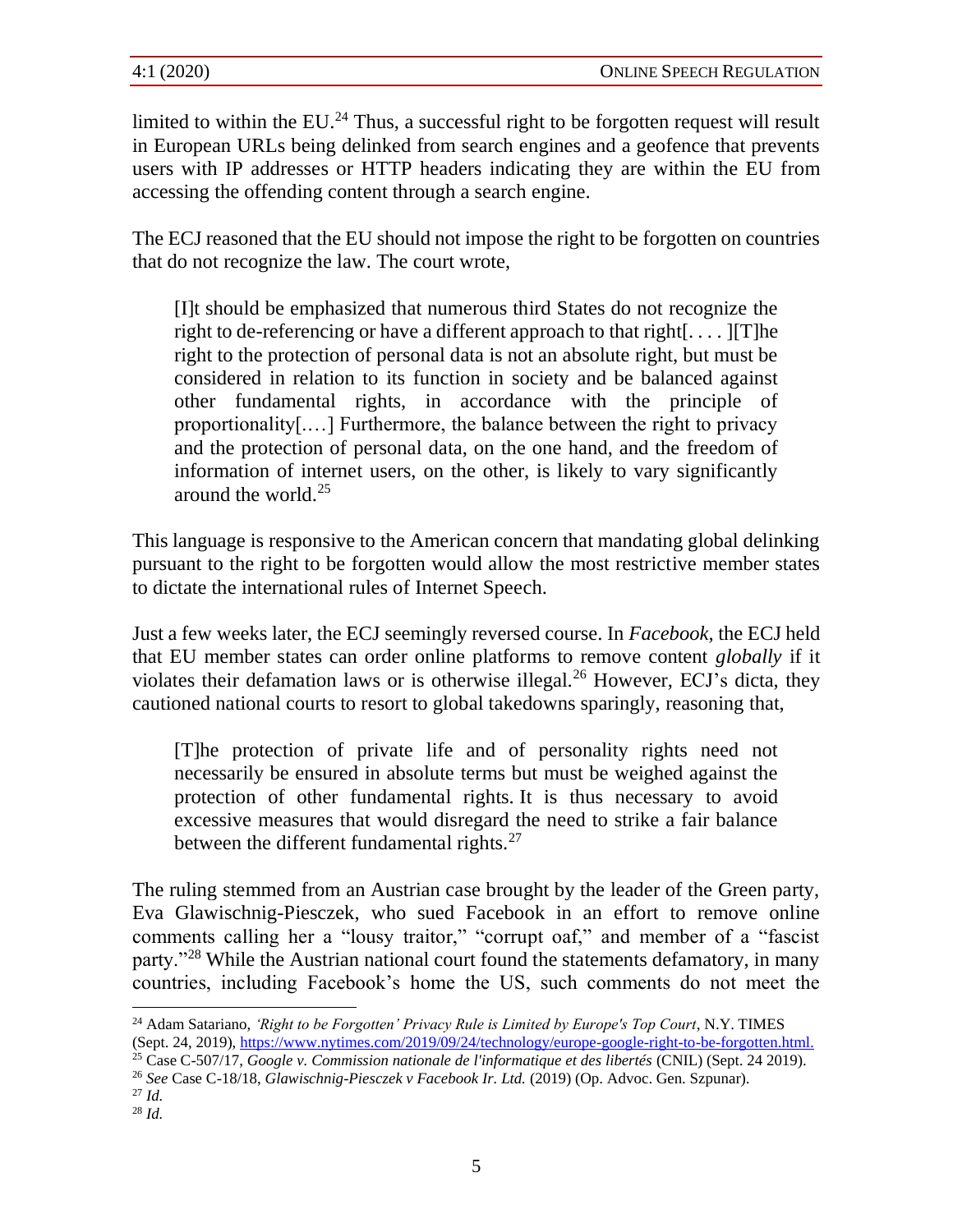requisite elements of defamation.<sup>29</sup> Facebook responded that the decision "undermines the longstanding principle that one country does not have the right to impose its laws on speech in another country" and added that the decision raised questions about freedom of expression.<sup>30</sup>

In spite of the divergent outcomes, the court is ostensibly engaging in the same balancing tests in both cases simultaneously weighing privacy rights against speech rights and the sovereignty of member states against the sovereignty of third states.

### **IV. Analysis of the Two Main Approaches to Regulating the Territorial Scope of Online Speech Regulation**

Given the global nature of online speech, a legal regime must be developed to establish the territorial scope of online speech regulations. On a macro level, there are two approaches to such regulation. First, sovereign powers can independently attempt to dictate the framework for speech regulation globally. Second, the international community can collectively develop a global online speech regime. An analysis of both approaches reveals that only the latter option can produce a regime that is viewed as legitimate in the eyes of all impacted parties.

#### **a. Looking to Traditional Conceptions of Sovereignty to Resolve the Territorial Issue**

The theory that authority emanates exclusively from the sovereign state corresponds to a well-established tradition both in legal doctrine and in political philosophy, most recently championed by the neo-realist school of thought.<sup>31</sup> For democratic states, the democratic constituency and democratic process are the only sources of legitimacy.<sup>32</sup> Thus, any international agreement is considered suspicious if it constrains the democratic process.<sup>33</sup> Under this conception of power, the only legitimate way to regulate online speech is through the democratic processes of individual sovereign jurisdictions. $34$ 

An online speech regime generated via traditional sovereign power structures could produce any kind of regulatory framework. One potential outcome is that the ECJ continues to issue rulings like *Google* and *Facebook*, meaning the EU continues to dictate the international rules of online speech. Consequently, the most restrictive

<sup>32</sup> *See Id.* at 4 and 212

<sup>29</sup> *See What is a Defamatory Statement*, DIGITAL MEDIA LAW PROJECT, [https://www.dmlp.org/legal](https://www.dmlp.org/legal-guide/what-defamatory-statement)[guide/what-defamatory-statement](https://www.dmlp.org/legal-guide/what-defamatory-statement) (last visited Aug. 8, 2020).

<sup>30</sup> *See* Adam Satariano, *supra* note 24.

<sup>31</sup> *See* J.L. GOLDSMITH & E.A. POSNER, THE LIMITS OF INTERNATIONAL LAW (2005); *See* also JeaN BoDiN, six Books of the coMMoNwealTh bk. I, ch. VIII (M.J. Tooley trans., 1955).

<sup>33</sup> *See Id.*

<sup>34</sup> *See Id.*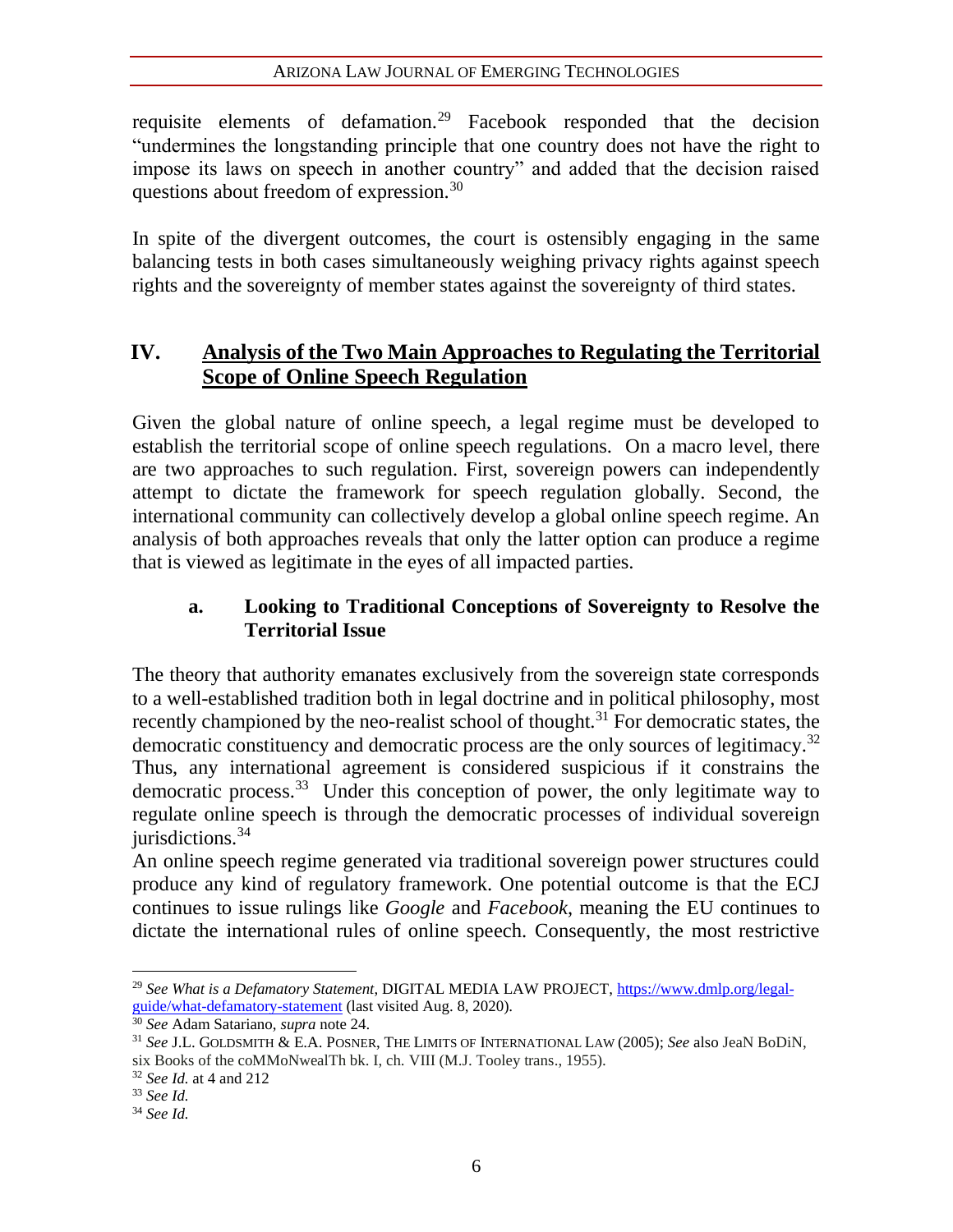European member states will establish the outer bounds of what speech is permissible online.

This process undoubtedly has legitimacy within the EU. EU member states have consented to the authority of the ECJ, so binding themselves to an online speech regime it developed does not upset principles of democratic representation. Said another way, whether or not the individual member states or individual Europeans agree with the resulting policy, the speech regulation regime itself has "input legitimacy" because it was produced by the appropriate democratic process.<sup>35</sup>

On the other side of the Atlantic, the ECJ's policy also impacts which speech is available online. However, for Americans the proper processes for controlling speech within the US are those established by the American courts and legislative systems. Thus, from the American perspective, the ECJ's application of European speech regulations to speech within the US lacks input legitimacy. Subjecting Americans to a legal regime that lacks input legitimacy will undoubtedly lead to cross-Atlantic tension, especially given the centrality of freedom of speech in the American value system.

Alternatively, the US could exercise its sovereign power and impose speech regulations on Europeans. Proponents of the robust American conception of free speech argue that European regulation of online speech should not extend beyond European borders.<sup>36</sup> In practice, this translates to a policy in which technical limitations restrict access within Europe, but the content is not taken down or globally delisted. European policymakers argue that these technical tools are not wholly effective because readily accessible technical tools are often enough to circumvent such restrictions.<sup>37</sup> Moreover, in the globalized world people can easily communicate across borders.<sup>38</sup> Thus, countervailing interests, such as the privacy right, cannot be wholly protected by a geographically segmented approach.

As is demonstrated by the Canadian case,  $39$  American courts may refuse to enforce foreign takedown orders. Thus, companies would be free to decide whether to remove content within the US. For companies operating exclusively within the US, an American judicial approach that does not honor foreign takedown orders enables them to leave the offending speech online over the objection of the European court. However, most of the companies at issue operate on both sides of the Atlantic. As the world currently exists, these companies will likely remove the content for economic

<sup>37</sup> Case C-18/18, *Glawischnig-Piesczek v Facebook Ir. Ltd.* (2019) (Op. Advoc. Gen. Szpunar).

<sup>35</sup> *See* Andrew Potter, *Two Concepts of Legitimacy*, MACLEAN'S (Dec. 3, 2008), [https://www.macleans.ca/general/two-concepts-of-legitimacy/.](https://www.macleans.ca/general/two-concepts-of-legitimacy/)

<sup>36</sup> *See* Robert C. Post, *Participatory Democracy as a Theory of Free Speech*, 97 VA. L. REV. 477 (2011).

<sup>38</sup> *See Id.* 

<sup>39</sup> *See* Google LLC v. Equustek Sols. Inc., 5:17-CV-04207-EJD, 2017 WL 5000834 (N.D. Cal. Nov. 2, 2017).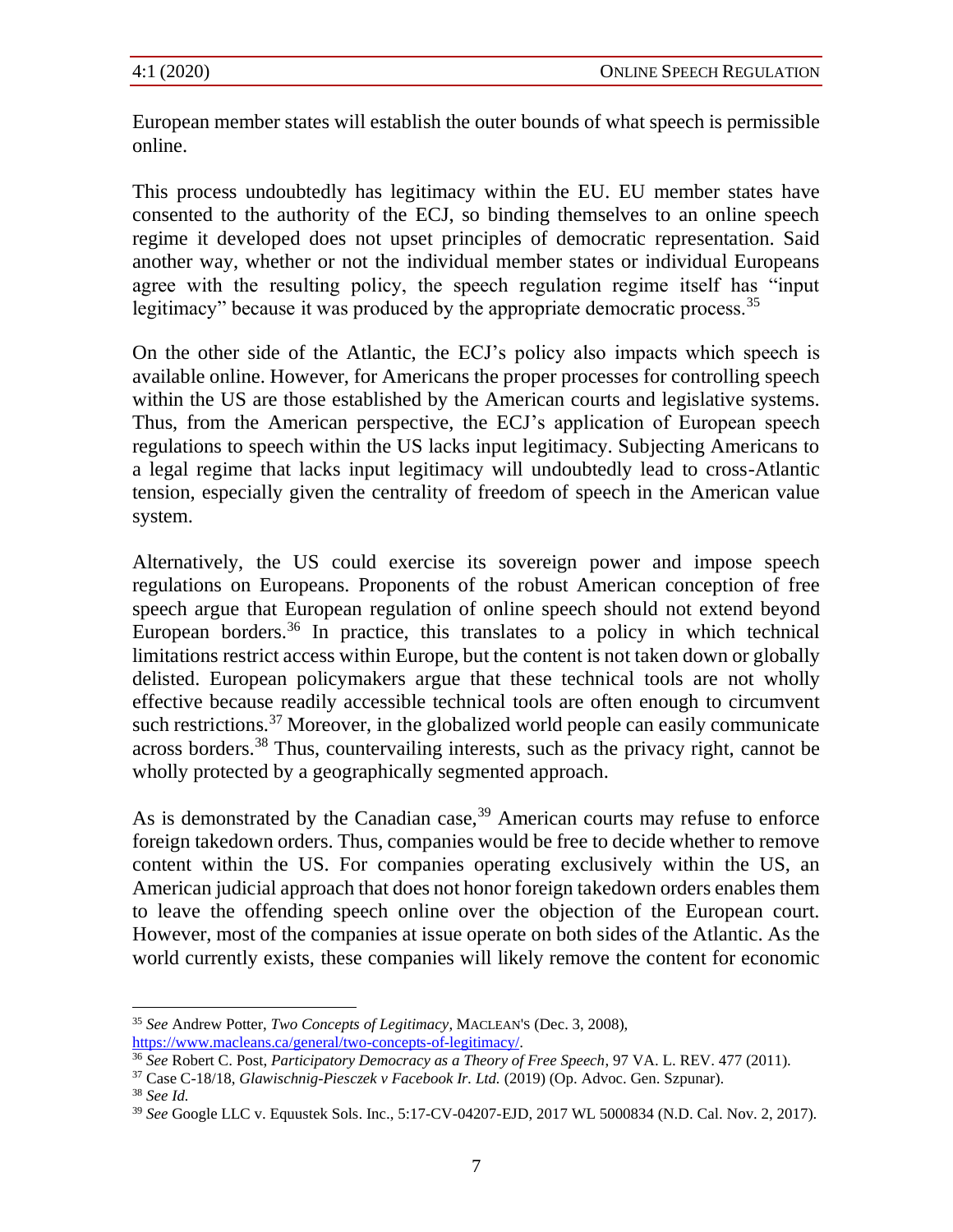reasons, even if the American court does not mandate removal.<sup>40</sup> However, it is not hard to imagine a world in which online service providers are more geographically segmented. In this case, American companies would be largely beyond the reach of European courts. To help visualize this situation, consider the relationship between Chinese and American platforms. In China the major search engine is Baidu, whereas in the US it is Google. By staying out of China, Google is able to engage in activities that would be illegal for Baidu. However, even though Google has no business presence in China, it is still accessible in China via technical tools that circumvent the "Great Firewall of China" and functionally available through cross border communication.<sup>41</sup> Therefore, American speech regulation, or lack thereof, still impacts the effectiveness of Chinese speech policy.

In this situation, Americans dictate which speech is available within Europe. Thus, the European speech regime was not implemented through the proper democratic institutions, meaning it lacks input legitimacy from the European perspective. This regime will lead to the same international tension that was described above.

#### **b. Develop a Body of Transnational Law About Online Speech Regulation**

Given the insurmountable legitimacy concerns raised by an approach to online speech regulation that relies on sovereign power structures alone, an alternative must be found. The remainder of this paper examines three big-picture approaches to an international online speech regulation regime that is both practically effective and legitimate from the American and European perspectives. Ultimately, the aforementioned cases represent the shortcomings of a solution based on cosmopolitan pluralism; however, lessons learned from both judicial dialogue and structured international bodies theories offer insight into how conceptions of sovereignty can be reframed in a way that makes room for a system that is acceptable on both sides of the Atlantic.

#### *i. Cosmopolitan Pluralism*

The theory of cosmopolitan pluralism begins with the assumption that the permanent overlapping relationships between different normative communities cannot be eliminated by imposing a unitary set of values.<sup>42</sup> Instead, these differences must be managed by adopting a framework for a system of order in which "outside norms affect the system but do not dominate it fully."<sup>43</sup> This framework manages

<sup>40</sup> *We Are Committed to Complying with Applicable Data Protection Laws*, GOOGLE[,](https://www.macleans.ca/general/two-concepts-of-legitimacy/) <https://privacy.google.com/businesses/compliance/> (last visited Aug. 8, 2020).

<sup>41</sup> Paul Mozur, Paul*, Baidu and CloudFlare Boost Users Over China's Great Firewall,* The New York Times (2015).

<sup>42</sup> Berman, P., *Global Legal Pluralism: A Jurisprudence of Law beyond Borders* 25 (2012).

 $^{43}$  *Id.*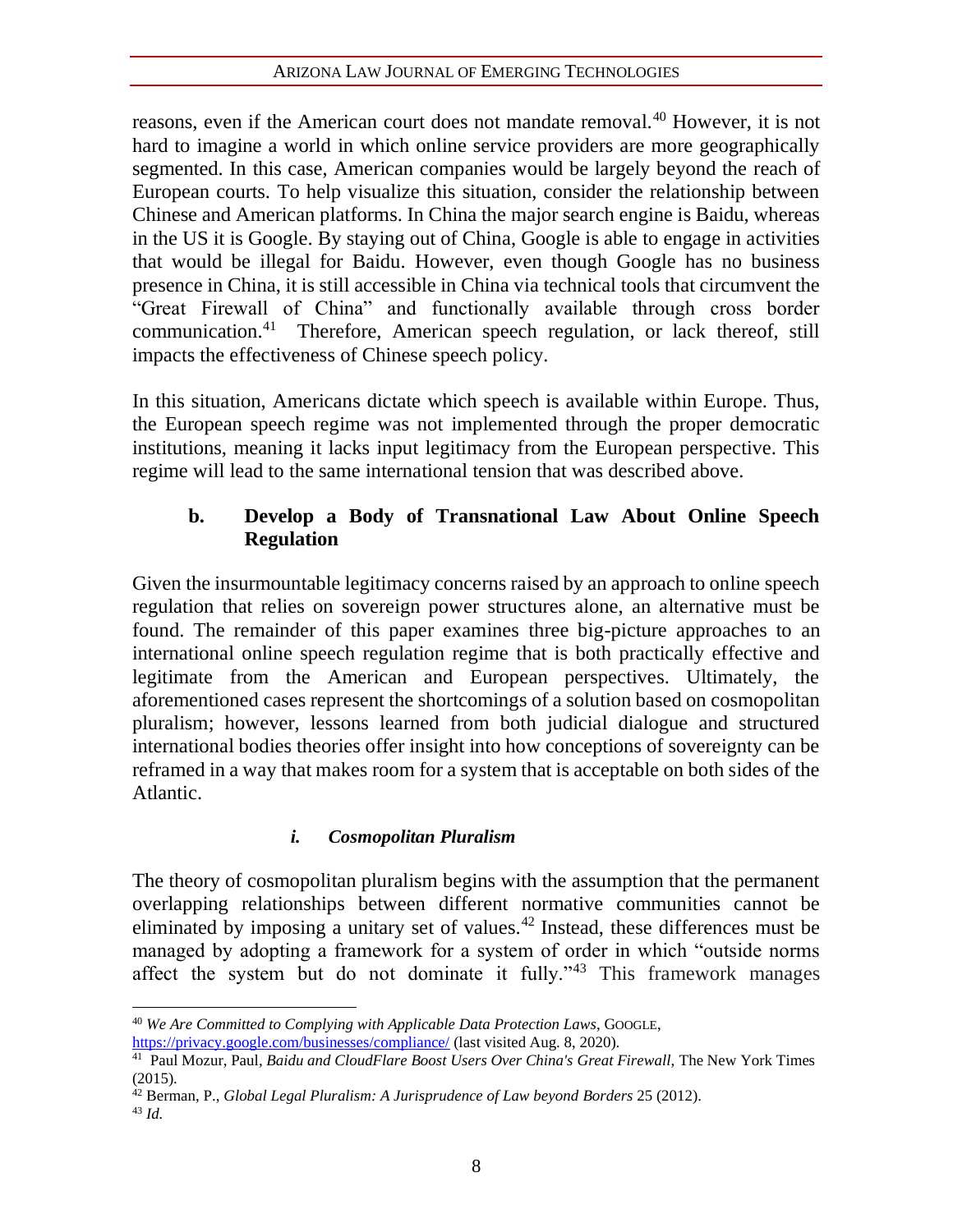unavoidable normative conflict through interactions that lead to mutual consideration of conflicting values.<sup>44</sup> Domestic consideration of broader interests enables independent benefits to accrue due to the overall improvement in the international legal order.<sup>45</sup> In fact, the systemic value of comity should be seen as a necessary part of how communities pursue their interests in the world, not as a restraint on pursuing such interests.<sup>46</sup> Under this framework, communities are not required to fully embrace values that create a domestic constitutional crisis, but such a rejection on public policy grounds should be an unusual occasion. $47$  Thus, when faced with enforcement decisions regarding foreign judgments, decision makers should weigh local policies against the "overall systemic interest in creating an interlocking system of adjudication."<sup>48</sup>

Cosmopolitan pluralism represents an approach to international law that is not normatively organized, but rather relies on an international state of mind that prioritizes the value of comity. Both of the aforementioned ECJ cases incorporate cosmopolitan pluralism. In *Google*, the court explicitly states that it is limiting the territorial scope of European law in order to respect the differences between European and third-party privacy laws.<sup>49</sup> Even on *Facebook*, the court explicitly cautions domestic courts to use regulations with global reach sparingly in the interest of comity.<sup>50</sup>

However, cosmopolitan pluralism does not address the legitimate concerns raised in the preceding section. The fact that the court considered the interests of third parties is completely unresponsive to the process legitimacy issue, because the process is still entirely driven by the European judicial machine without any direct or indirect role for American legal structures. Since the theory of cosmopolitan pluralism does not suggest an alternative source of legitimacy, the only conception of legitimacy available is the traditional structure in which legitimacy is derived solely from sovereignty. Thus, this process ultimately still represents the imposition of European law, albeit potentially a more considerate law, on American speech in American territory without the input of any American source of legitimacy.

<sup>44</sup> *Id.*

<sup>45</sup> *Id*. at 148.

<sup>46</sup> *Id*. at 154.

<sup>47</sup> *Id.*

<sup>48</sup> *Id*. at 294.

<sup>49</sup> *See* Case C-507/17. Google v. CNIL (Sept. 24, 2019),

[http://curia.europa.eu/juris/document/document.jsf?text=&docid=218105&pageIndex=0&doclang=en&mode](http://curia.europa.eu/juris/document/document.jsf?text=&docid=218105&pageIndex=0&doclang=en&mode=lst&dir=&occ=first&part=1&cid=1760294) [=lst&dir=&occ=first&part=1&cid=1760294.](http://curia.europa.eu/juris/document/document.jsf?text=&docid=218105&pageIndex=0&doclang=en&mode=lst&dir=&occ=first&part=1&cid=1760294)

<sup>50</sup> Case C-18/18, Glawischnig-Piesczek v. Facebook Ir. Ltd. (June 4, 2019),

[http://curia.europa.eu/juris/document/document.jsf?text=&docid=214686&pageIndex=0&doclang=en&mode](http://curia.europa.eu/juris/document/document.jsf?text=&docid=214686&pageIndex=0&doclang=en&mode=lst&dir=&occ=first&part=1&cid=7750446) [=lst&dir=&occ=first&part=1&cid=7750446.](http://curia.europa.eu/juris/document/document.jsf?text=&docid=214686&pageIndex=0&doclang=en&mode=lst&dir=&occ=first&part=1&cid=7750446)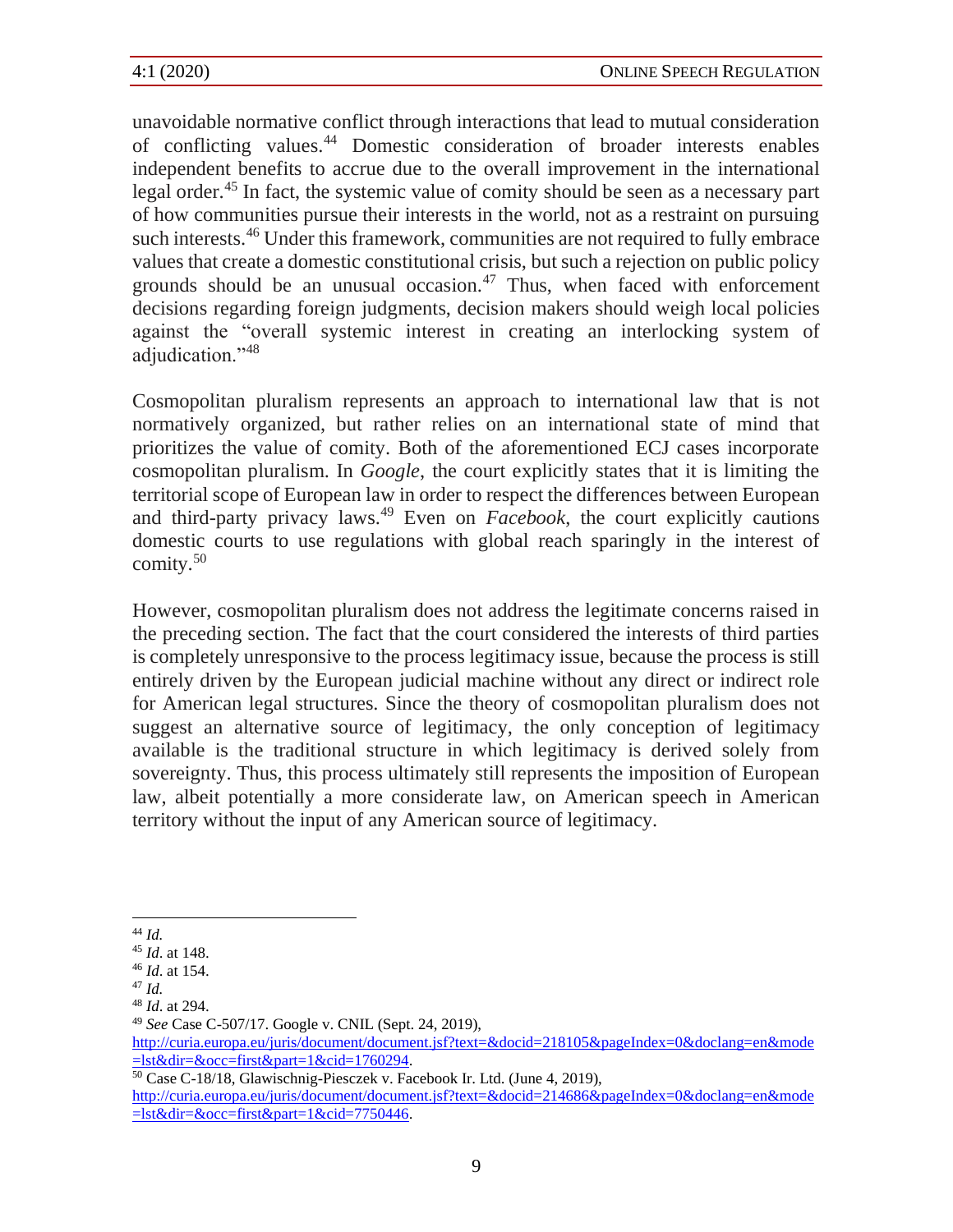#### *ii. Judicial Dialog*

A related but distinct approach is developing a formal or informal dialog between courts. In the relational mode of judicial engagement, courts feel a relationship to other legal systems motivates or obligates them to consider transnational sources, whereas in the deliberative mode courts utilize foreign materials to inform their own thought process.<sup>51</sup> Both modes of judicial engagement serve expressive and affiliative functions because referring to other courts' jurisprudence may "enhance their own internal legitimacy, or be used to avoid adverse reputations in international or transnational communities."<sup>52</sup>

This approach can only overcome the shortcomings of cosmopolitan pluralism if it can either harness the sources of sovereign power to legitimize extraterritorial applications of online speech regulation or reconceptualize sovereignty so that the inputs traditionally required for legitimization are no longer necessary. A jurisprudential basis for engagement between courts that conceives the constitution as mediating between the domestic and the global utilizes the later approach. Said another way, such an approach may shift, or expand, the kind of processes that are capable of producing legitimate policies by changing the very conception of sovereignty.

According to the "constitution as a mediation between the domestic and the global" basis for engagement, a constitution is "a form of law that by its existence commits its polity to some form of engagement with others, in order to sustain the quality of being a nation in a world of nations . . . ." In this view, although constitutions are "constituted" by their particular polities, the act of constituting a constitution takes place within a framework of international expectations, incentives, and relationships as well as domestic exigencies."<sup>53</sup> This approach adds the international community to the legitimation process for an online speech policy. Here, constitutions are not only formed through domestic acceptance, but also by the constraints of acceptability imposed by other nations.<sup>54</sup> Thus, the continued acceptance, not to be confused with approval of foreign jurisdictions is a necessary element in the continued legitimacy of the constitution.<sup>55</sup> By reconceptualizing legitimacy to include the acceptance of the international community, decisions produced through judicial dialogue have more legitimacy than those that are produced in a domestic vacuum.

To apply this idea to the question of the territorial reach of online speech regulation, transplant the *Facebook* decision into a world in which this conception of legitimacy

- <sup>54</sup> *Id.*
- <sup>55</sup> *Id.*

<sup>51</sup> Vicki Jackson, Constitutional Engagement in a Transnational Era 72 (2010).

<sup>52</sup> *Id.* at 77.

<sup>53</sup> *Id.* at 81.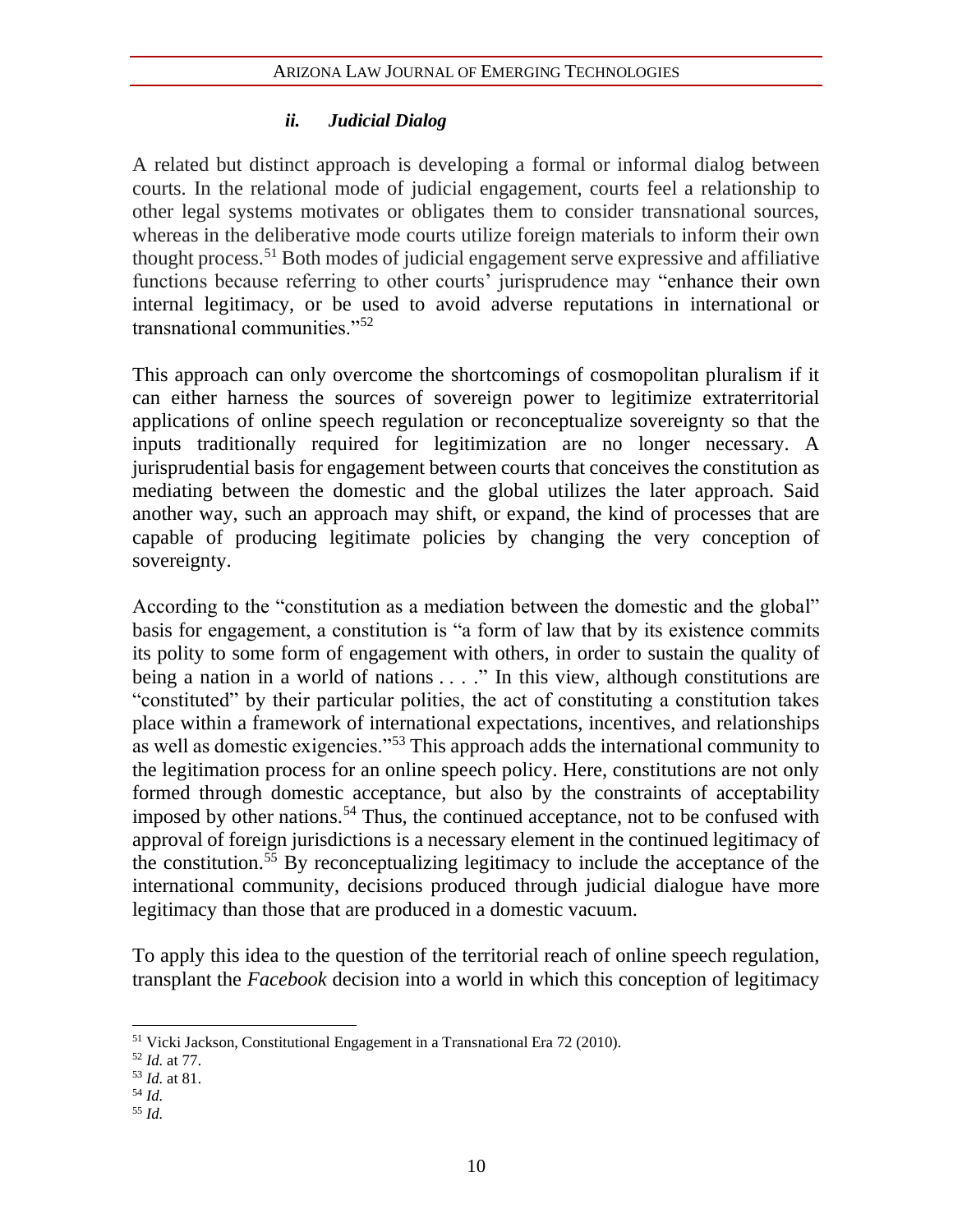was widely accepted and the ECJ had engaged in a more robust dialogue with the American courts. In this situation, the American democratic process still would not have directly participated in the decision. However, there would be a global understanding that the EU Constitution was constituted in part due to American acceptance, and the dialog between courts in the decision would have highlighted this transnational consideration. By adopting this theory of legitimization, the indirect American input could be sufficient to legitimize the policy from the US perspective. Of course, this requires a fundamental shift not just in policy but also in how people understand legitimacy itself. However, at least logically, it is a coherent explanation for how a decision made by one sovereign could still have input legitimacy from the perspective of another impacted party.

#### *iii. Structured International Bodies*

The final approach to regulate international online speech in a manner that is considered legitimate across the Atlantic is to create a structured international body that sets the rules for online speech regulation. I am limiting my discussion of such groups to international organizations that are established via treaty, and therefore have the formal authority to bind their members.<sup>56</sup> An example of such an organization is the UN Security Council, which may adopt binding measures to prevent threats to or breaches of peace and security. Even though the link between the people and their representation in the international forum is somewhat attenuated, such groups are still formulated via legitimate governance channels from the participating jurisdictions. For example, in the US Constitution, the president has the power, with advice and consent of the Senate, to make treaties.<sup>57</sup> Thus, there is a clear link between the structured international body and the means of legitimization.

In spite of the clear means of legitimization, there are some issues with such groups. First, the principle of separation of powers does not apply, which is pivotal to some nations' conceptions of legitimate governance.<sup>58</sup> Second, the organs of such groups may be dominated by the stronger power, thereby leaving the weaker party with doubts about the group's legitimacy.<sup>59</sup> Third, there is an argument that these institutions lack legitimacy, because they are too far removed from the consent of the people.<sup>60</sup> While these concerns are legitimate, the first two can be resolved by including structural safeguards for the weaker party and some checks-and-balances in the structure of the international organization. As for the third concern, the same issue is raised with regard to the administrative state in the US. In spite of these concerns,

<sup>56</sup> See Treaties: A Historical Overview, SENATE.GOV,

[https://www.senate.gov/artandhistory/history/common/briefing/Treaties.html.](https://www.senate.gov/artandhistory/history/common/briefing/Treaties.html)

<sup>57</sup> U.S. Const. art II, § 2.

<sup>58</sup> Jan Klabbers, Anne Peters & Geir Ulfstein, The Constitutionalization of International Law 47 (2009). <sup>59</sup> *Id.* at 47.

<sup>60</sup> *See* Jonas Tallberg & Michael Zürn, *The Legitimacy and Legitimation of International Organizations: Introduction and Framework*, Rev. Int'l. Org., 581, 591 (2019).